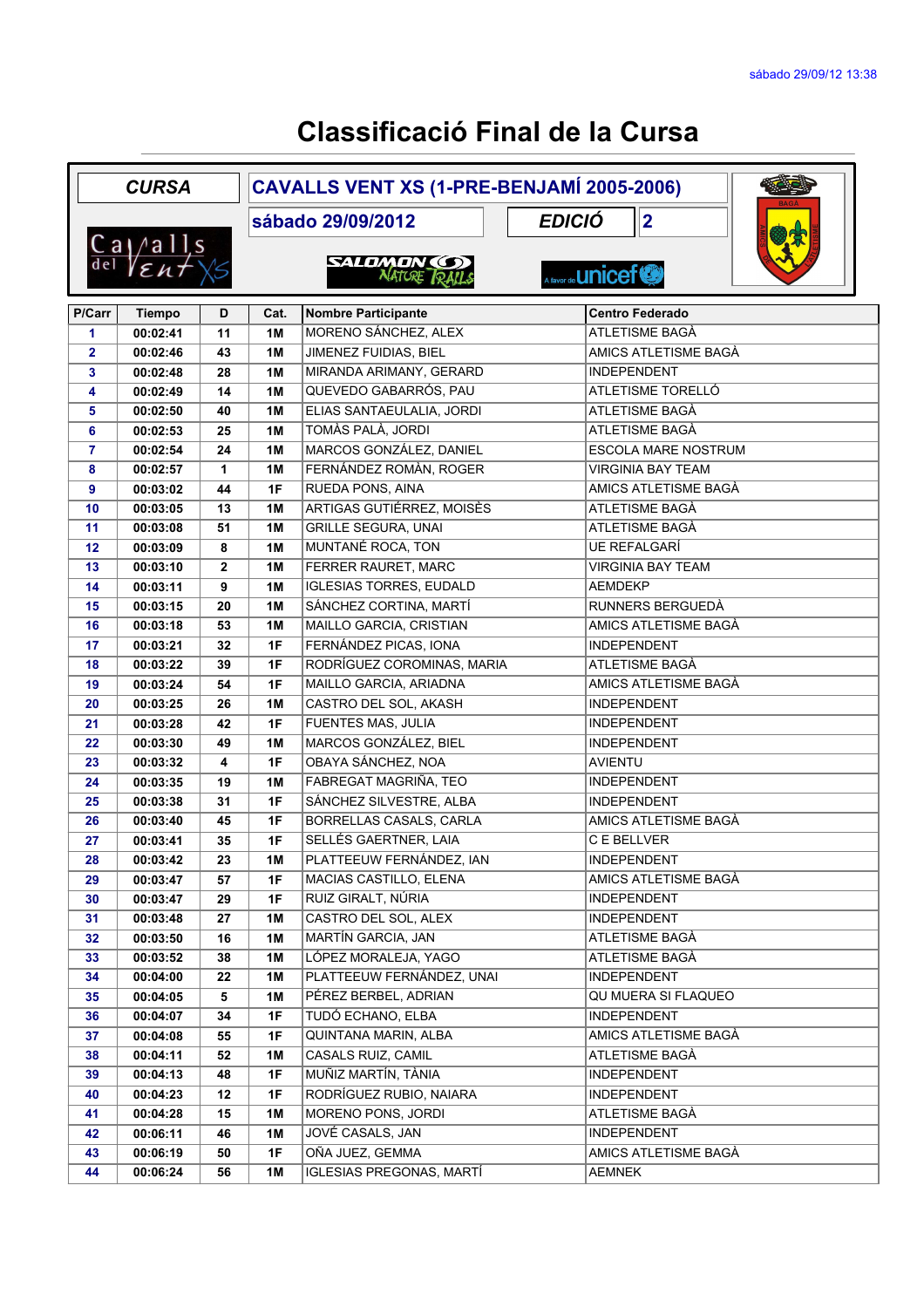| <b>CURSA</b> |                                                                                           |     | CAVALLS DEL VENT XS (2-BENJAMÍ 2003-2004) |                                           |                            |  |  |
|--------------|-------------------------------------------------------------------------------------------|-----|-------------------------------------------|-------------------------------------------|----------------------------|--|--|
|              |                                                                                           |     |                                           | sábado 29/09/2012                         | <b>EDICIÓ</b><br> 2        |  |  |
|              | $\frac{\text{Ca}}{\text{del}}$ $\frac{\text{a} \text{lls}}{\text{E} \text{h} + \text{L}}$ |     |                                           |                                           |                            |  |  |
|              |                                                                                           |     |                                           | <b>SALDMON COD</b><br><b>NATURE RAILS</b> | A favor de <b>LINICEF®</b> |  |  |
| P/Carr       | <b>Tiempo</b>                                                                             | D   | Cat.                                      | <b>Nombre Participante</b>                | <b>Centro Federado</b>     |  |  |
| 1            | 00:02:20                                                                                  | 136 | <b>2M</b>                                 | <b>COMELLAS PAGÈS, TOMEU</b>              | AMB                        |  |  |
| $\mathbf{2}$ | 00:02:22                                                                                  | 144 | 2M                                        | SELLÉS GASCH, BERNAT                      | C E BELLVER                |  |  |
| 3            | 00:02:25                                                                                  | 106 | <b>2M</b>                                 | MIRABET ARDERIU, PEP                      | <b>UE REFALGARI</b>        |  |  |
| 4            | 00:02:27                                                                                  | 138 | 2M                                        | CABALLERIA GOUTAN, GUIFRE                 | C E TORELLÓ                |  |  |
| 5            | 00:02:35                                                                                  | 126 | 2M                                        | AOIZ PÉREZ DEL MOLINO, IGNACIO            | <b>CANALETES</b>           |  |  |
| 6            | 00:02:36                                                                                  | 134 | 2M                                        | MIRANDA ARIMANY, JAUME                    | <b>INDEPENDENT</b>         |  |  |
| 7            | 00:02:39                                                                                  | 128 | 2M                                        | ALPAÑEZ SÁNCHEZ, ARNAU                    | ATLETISME BAGÀ             |  |  |
| 8            | 00:02:40                                                                                  | 113 | 2M                                        | <b>GARCIA LLURDA, JOEL</b>                | <b>INDEPENDENT</b>         |  |  |
| 9            | 00:02:41                                                                                  | 153 | 2M                                        | CARDONA MORENO, NIL                       | <b>INDEPENDENT</b>         |  |  |
| 10           | 00:02:42                                                                                  | 135 | <b>2M</b>                                 | HERNANDEZ ESPEL, ARNAU                    | ATLETISME BAGÀ             |  |  |
| 11           | 00:02:43                                                                                  | 143 | <b>2M</b>                                 | LÓPEZ MORALEJA, CARLOS                    | ATLETISME BAGÀ             |  |  |
| 12           | 00:02:44                                                                                  | 146 | 2M                                        | <b>FUENTES MAS, GERARD</b>                | <b>INDEPENDENT</b>         |  |  |
| 13           | 00:02:46                                                                                  | 124 | <b>2M</b>                                 | TORRELLA OLLER, JAN                       | ATLETISME BAGÀ             |  |  |
| 14           | 00:02:48                                                                                  | 142 | <b>2M</b>                                 | <b>CORONADO BRICIO, IKER</b>              | ATLETISME BAGÀ             |  |  |
| 15           | 00:02:49                                                                                  | 107 | 2F                                        | MIRABET ARDERIU, CLARA                    | <b>UE REFALGARI</b>        |  |  |
| 16           | 00:02:51                                                                                  | 105 | 2M                                        | MUNTANÉ ROCA, MARTÍ                       | <b>UE REFALGARÍ</b>        |  |  |
| 17           | 00:02:52                                                                                  | 121 | 2F                                        | <b>BESSES CASANOVAS, BERTA</b>            | <b>CLUB ESQUÍ BELLVER</b>  |  |  |
| 18           | 00:02:55                                                                                  | 131 | 2M                                        | CANAL CUNILL, PAU                         | ATLETISME BAGÀ             |  |  |
| 19           | 00:02:56                                                                                  | 140 | 2F                                        | MORERA ALTISEN, MIREIA                    | <b>INDEPENDENT</b>         |  |  |
| 20           | 00:02:58                                                                                  | 147 | 2M                                        | SALART FERRER, JORDI                      | <b>INDEPENDENT</b>         |  |  |
| 21           | 00:02:58                                                                                  | 109 | <b>2M</b>                                 | QUEVEDO GABARRÓS, MIQUEL                  | ATLETISME TORELLÓ          |  |  |
| 22           | 00:02:58                                                                                  | 151 | <b>2M</b>                                 | HERNANDEZ ESPEL, ORIOL                    | AMICS ATLETISME BAGÀ       |  |  |
| 23           | 00:03:00                                                                                  | 132 | 2M                                        | UBACH ALBIÑANA, POL                       | A.E. PALLARS               |  |  |
| 24           | 00:03:02                                                                                  | 129 | 2M                                        | NOVARO CUSTODIO, MARIO                    | <b>INDEPENDENT</b>         |  |  |
| 25           | 00:03:03                                                                                  | 122 | 2M                                        | <b>GARRIGA CANAL, ORIOL</b>               | ATLETISME BAGÀ             |  |  |
| 26           | 00:03:06                                                                                  | 137 | <b>2M</b>                                 | VIÑAS CANAL, ALEIX                        | ATLETISME BAGÀ             |  |  |
| 27           | 00:03:08                                                                                  | 119 | 2F                                        | PASSEMARD, CAPUCINE                       | HAUT VALLESPIR ATLHETISME  |  |  |
| 28           | 00:03:08                                                                                  | 139 | 2F                                        | MUÑIZ RODRÍGUEZ, LAURA                    | INDEPENDENT                |  |  |
| 29           | 00:03:09                                                                                  | 117 | 2F                                        | BUTXACA BRAU, MARIA                       | ESCOLA VEDRUNA BERGA       |  |  |
| 30           | 00:03:11                                                                                  | 104 | 2M                                        | QUINTANA MARÍN, LLUC                      | ATLETISME BAGÀ             |  |  |
| 31           | 00:03:13                                                                                  | 125 | 2M                                        | TOMÀS PALÀ, MIQUEL                        | ATLETISME BAGÀ             |  |  |
| 32           | 00:03:15                                                                                  | 130 | 2F                                        | ORRIOLS ESQUIUS, TANIT                    | <b>INDEPENDENT</b>         |  |  |
| 33           | 00:03:15                                                                                  | 102 | 2F                                        | <b>GUITART BARRAL, BERTA</b>              | ATLETISME BAGÀ             |  |  |
| 34           | 00:03:16                                                                                  | 133 | 2F                                        | COSTA CUBERO, CAROLINA                    | INDEPENDENT                |  |  |
| 35           | 00:03:18                                                                                  | 150 | 2M                                        | JIMENEZ FUIDIAS, ELOI                     | BAGÀ                       |  |  |
| 36           | 00:03:22                                                                                  | 120 | 2M                                        | RUIZ GIRALT, GIL                          | <b>INDEPENDENT</b>         |  |  |
| 37           | 00:03:23                                                                                  | 101 | 2F                                        | AGUILÓ GUTIÉRREZ, ALBA                    | <b>ESPORTIU PENEDES</b>    |  |  |
| 38           | 00:03:25                                                                                  | 152 | 2F                                        | JOVÉ CASALS, MARIA                        | <b>INDEPENDENT</b>         |  |  |
| 39           | 00:03:26                                                                                  | 108 | 2F                                        | LÓPEZ SANAHUJA, JÚLIA YABO                | <b>INDEPENDENT</b>         |  |  |
| 40           | 00:03:27                                                                                  | 112 | 2F                                        | MARTÍN GARCIA, PAULA                      | ATLETISME BAGÀ             |  |  |
| 41           | 00:03:29                                                                                  | 115 | 2M                                        | TOMÀS PLANS, NIL                          | <b>INDEPENDENT</b>         |  |  |
| 42           | 00:03:44                                                                                  | 118 | 2F                                        | BARRI MAÑOSA, FIONA                       | <b>ESPAI TORTUGA</b>       |  |  |
| 43           | 00:03:45                                                                                  | 149 | 2F                                        | LAZO BRAVO DE MANSILLA, JANA              | C. E. ALELLA               |  |  |
| 44           | 00:03:46                                                                                  | 148 | 2M                                        | GARCIA SANCHO, GABRIEL                    | INDEPENDENT                |  |  |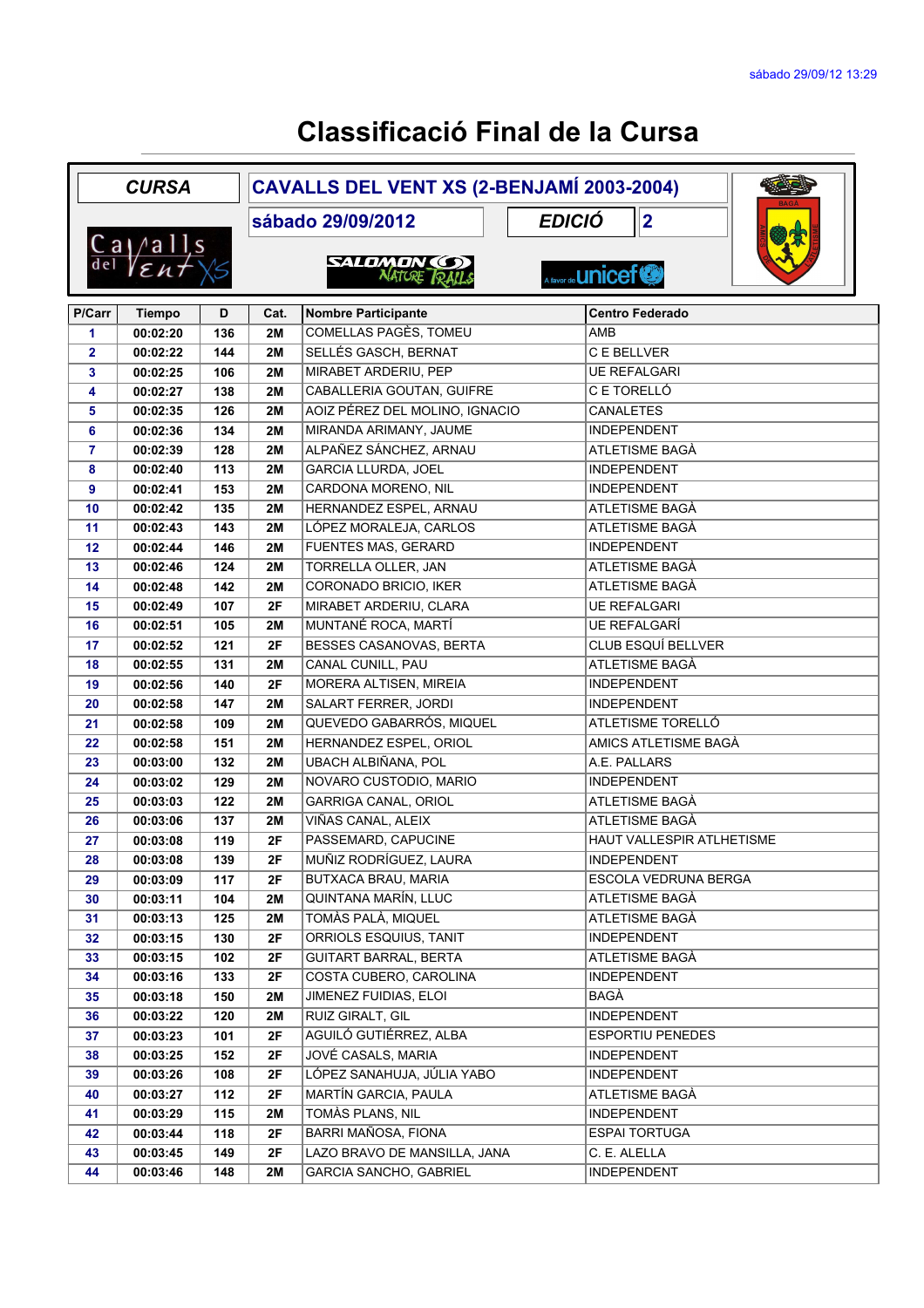|                | <b>CURSA</b>                                                |     |                                    | CAVALLS DEL VENT XS (3-ALEVÍ 2001-2002)    |  |                           |  |  |
|----------------|-------------------------------------------------------------|-----|------------------------------------|--------------------------------------------|--|---------------------------|--|--|
|                |                                                             |     | <b>EDICIÓ</b><br>sábado 29/09/2012 |                                            |  | 2                         |  |  |
|                | $\frac{\text{Ca}}{\text{del}}$ $\frac{\text{Ca}}{\text{E}}$ |     |                                    | <b>SALDMON (S)</b><br><b>NATURE TO ALL</b> |  | A favor de <b>UNICEF®</b> |  |  |
| P/Carr         | <b>Tiempo</b>                                               | D   | Cat.                               | <b>Nombre Participante</b>                 |  | <b>Centro Federado</b>    |  |  |
| 1              | 00:04:41                                                    | 211 | 3M                                 | PASSEMARD, BAPTISTE                        |  | HAUT VALLESPIR ATHETISME  |  |  |
| $\overline{2}$ | 00:04:44                                                    | 215 | 3M                                 | AOIZ PÉREZ DEL MOLINO, JUAN                |  | <b>CANALETES</b>          |  |  |
| 3              | 00:05:04                                                    | 210 | 3F                                 | CAMPION, LEANA                             |  | HAUT VALLESPIR ATHETISME  |  |  |
| 4              | 00:05:05                                                    | 219 | 3M                                 | CABALLERIA GOUTAN, ALBERT                  |  | C E TORELLÓ               |  |  |
| 5              | 00:05:09                                                    | 208 | 3M                                 | PELÀEZ LAMBREGTS, LLUC                     |  | <b>CLUB ESQUÍ BELLVER</b> |  |  |
| 6              | 00:05:27                                                    | 204 | 3M                                 | MORENO SÁNCHEZ, RUBÈN                      |  | ATLETISME BAGÀ            |  |  |
| $\overline{7}$ | 00:05:28                                                    | 212 | 3F                                 | ELIAS VILANOVA, JÚLIA                      |  | <b>INDEPENDENT</b>        |  |  |
| 8              | 00:05:37                                                    | 214 | 3M                                 | <b>MORELL RUIZ, ARAN</b>                   |  | <b>INDEPENDENT</b>        |  |  |
| 9              | 00:05:40                                                    | 217 | 3F                                 | CARDONA ROSANAS, ALBA                      |  | <b>INDEPENDENT</b>        |  |  |
| 10             | 00:05:53                                                    | 224 | 3M                                 | MORALES SÁNCHEZ, MARTÍN                    |  | C E BELLVER               |  |  |
| 11             | 00:05:57                                                    | 213 | 3F                                 | DE LEON MOREIRA, FLORENCIA                 |  | <b>INDEPENDENT</b>        |  |  |
| 12             | 00:06:00                                                    | 222 | 3M                                 | FLORES RODRÍGUEZ, LIAM                     |  | ATLETISME BAGÀ            |  |  |
| 13             | 00:06:02                                                    | 223 | 3F                                 | OSSA PADULLÉS, JANA                        |  | <b>INDEPENDENT</b>        |  |  |
| 14             | 00:06:07                                                    | 231 | 3M                                 | <b>GRILLE SEGURA, PAU</b>                  |  | AMICS ATLETISME BAGÀ      |  |  |
| 15             | 00:06:17                                                    | 227 | 3F                                 | ROVIRA COSTA, TANIT                        |  | <b>INDEPENDENT</b>        |  |  |
| 16             | 00:06:19                                                    | 206 | 3F                                 | SOLER REGO, CLÀUDIA                        |  | RUNNERS BERGUEDÀ          |  |  |
| 17             | 00:06:20                                                    | 230 | 3F                                 | GASSÓ LAGARES, HELENA                      |  | AMICS ATLETISME BAGÀ      |  |  |
| 18             | 00:06:22                                                    | 203 | 3F                                 | MUNTANÉ ROCA, LAIA                         |  | <b>UE REFALGARÍ</b>       |  |  |
| 19             | 00:07:01                                                    | 205 | 3F                                 | LÓPEZ SANAHUJA, MARIA HAILING              |  | <b>INDEPENDENT</b>        |  |  |
| 20             | 00:07:04                                                    | 220 | 3F                                 | <b>ARTIGAS PERARNAU, GEMMA</b>             |  | ATLETISME BAGÀ            |  |  |
| 21             | 00:07:10                                                    | 202 | 3F                                 | <b>GUITART BARRAL, MARIA</b>               |  | ATLETISME BAGÀ            |  |  |
| 22             | 00:07:13                                                    | 229 | 3M                                 | SALART FONT, FEDE                          |  | <b>INDEPENDENT</b>        |  |  |
| 23             | 00:07:19                                                    | 216 | 3F                                 | ORRIOLS ESQUIUS, AINA                      |  | <b>INDEPENDENT</b>        |  |  |
| 24             | 00:07:25                                                    | 218 | 3F                                 | PONS NAVARRO, CARLA                        |  | ATLETISME BAGÀ            |  |  |
| 25             | 00:07:29                                                    | 201 | 3F                                 | MARTÍNEZ CIRUELA, BERTA                    |  | <b>INDEPENDENT</b>        |  |  |
| 26             | 00:09:11                                                    | 221 | 3F                                 | VALL GONZÁLEZ, ANNA                        |  | ATLETISME BAGÀ            |  |  |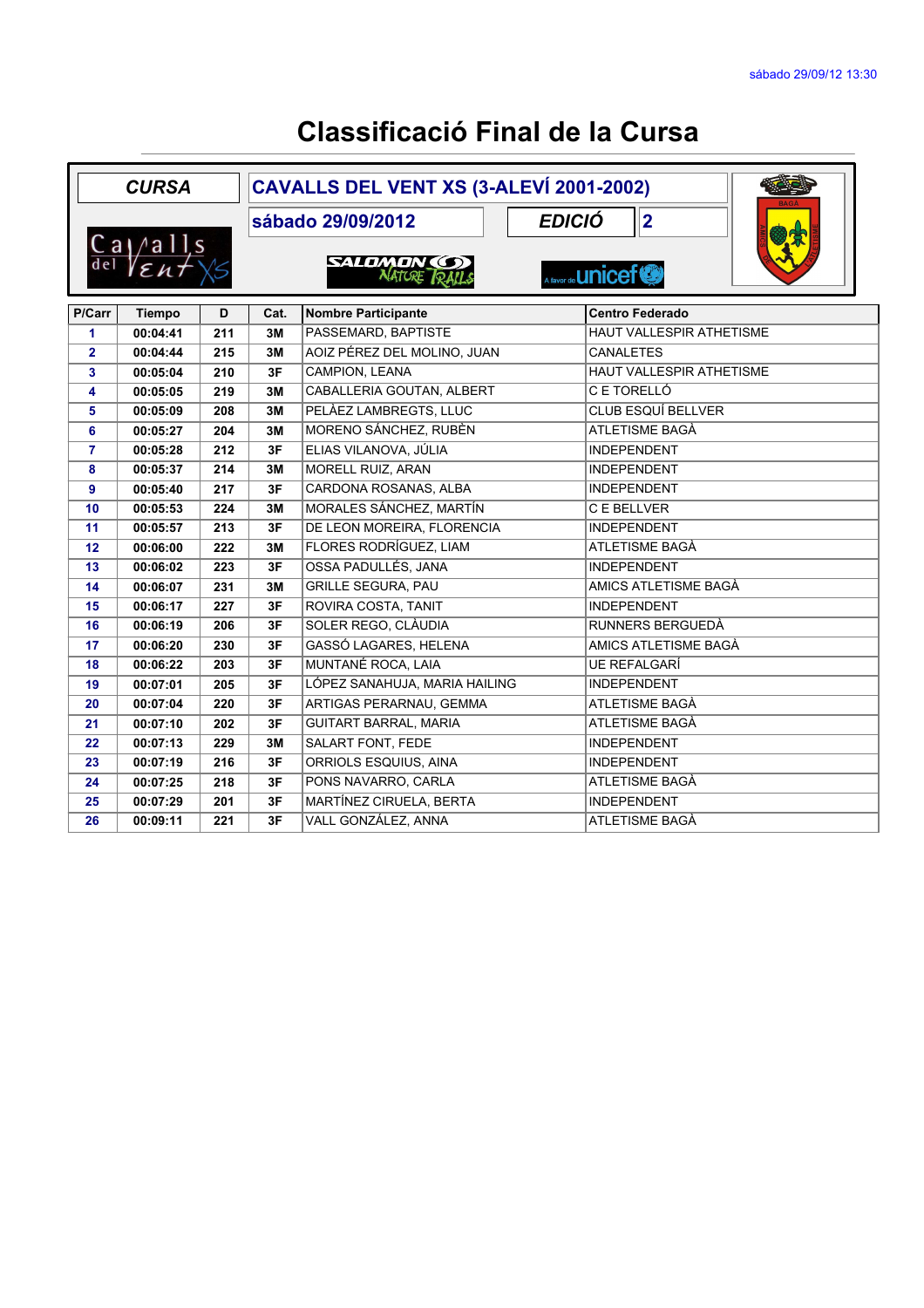| <b>CAVALLS DEL VENT XS (4-INFANTIL 1999-2000)</b><br><b>CURSA</b> |          |     |                   |                                     |               |                                 | <b>BAGA</b> |  |
|-------------------------------------------------------------------|----------|-----|-------------------|-------------------------------------|---------------|---------------------------------|-------------|--|
| $/$ alls<br>a<br>del<br>$\epsilon$ <sub>n</sub>                   |          |     | sábado 29/09/2012 |                                     | <b>EDICIÓ</b> | $\mathbf{2}$                    | ▒赏          |  |
|                                                                   |          |     |                   | <b>SALDMON (S)</b><br><b>NATURE</b> |               | A favor de <b>LINICEF®</b>      |             |  |
| P/Carr                                                            | Tiempo   | D   | Cat.              | Nombre Participante                 |               | l Centro Federado               |             |  |
| 1                                                                 | 00:09:34 | 306 | <b>4M</b>         | MARGARIT SOLÉ, ERIC                 |               | <b>INDEPENDENT</b>              |             |  |
| $\overline{2}$                                                    | 00:09:52 | 310 | 4M                | SAN JOSÉ ROMEU, SERGI               |               | <b>INSTITUT PERE VIVES VICH</b> |             |  |
| 3                                                                 | 00:10:12 | 305 | 4M                | SOLER REGO. JOAN                    |               | RUNNERS BERGUEDÀ                |             |  |
| 4                                                                 | 00:10:17 | 304 | 4M                | <b>BOIXEDA MORERA, JORDI</b>        |               | <b>INDEPENDENT</b>              |             |  |
| 5                                                                 | 00:11:13 | 301 | 4M                | MADRIGAL FIGUEROA, YERAY            |               | <b>INDEPENDENT</b>              |             |  |
| 6                                                                 | 00:11:16 | 303 | 4M                | <b>BOIXADER SERRA, ORIOL</b>        |               | A M BERFGUEDANS                 |             |  |
| 7                                                                 | 00:14:31 | 308 | 4F                | SOLER QUEVEDO, ELVIRA               |               | <b>INDEPENDENT</b>              |             |  |
| 8                                                                 | 00:20:09 | 307 | 4F                | <b>ARTIGAS MELEIRO. ESTEL</b>       |               | <b>INDEPENDENT</b>              |             |  |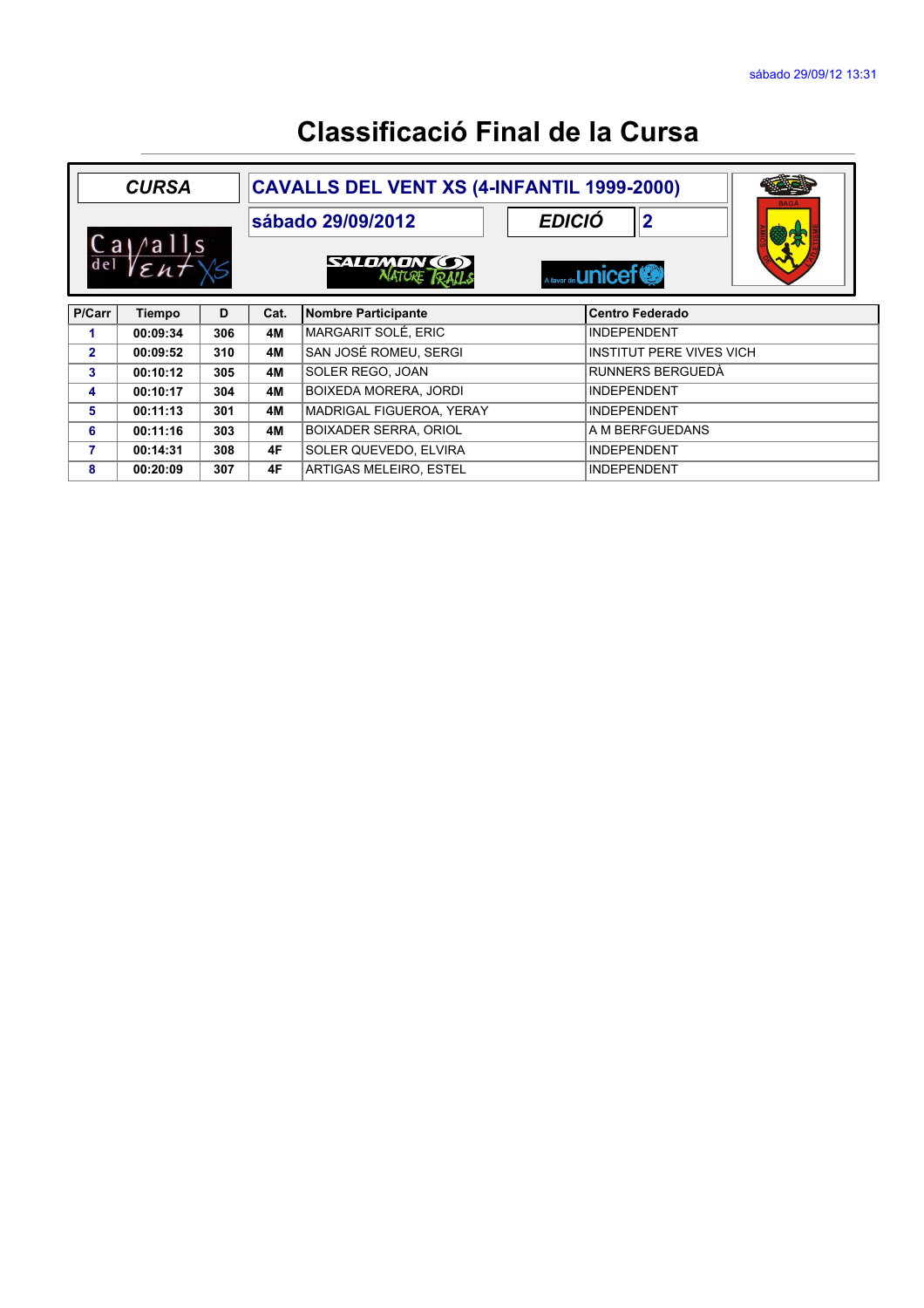| <b>CURSA</b>                    |          | CAVALLS DEL VENT XS (5-CADETS 1997-1998) |                   |                                     |                              |  |  |
|---------------------------------|----------|------------------------------------------|-------------------|-------------------------------------|------------------------------|--|--|
|                                 |          |                                          | sábado 29/09/2012 |                                     | <b>EDICIÓ</b><br>$ 2\rangle$ |  |  |
| $Ca$ / all s<br>de <sub>l</sub> |          |                                          |                   | <b>SALDMON</b> (S)<br><b>NATURE</b> | A favor de <b>LINICEF®</b>   |  |  |
| P/Carr                          | Tiempo   | D                                        | Cat.              | <b>Nombre Participante</b>          | <b>Centro Federado</b>       |  |  |
| 1                               | 00:18:18 | 405                                      | <b>5M</b>         | CAMPRUBÍ GALLET, ROGER              | <b>CLUB NATACIÓ BERGA</b>    |  |  |
| $\overline{2}$                  | 00:18:35 | 402                                      | <b>5M</b>         | SOLÉ GRAELLS, SERGI                 | ORIENTACIÓ CATALUNYA         |  |  |
| 3                               | 00:19:13 | 411                                      | <b>5M</b>         | SOLER QUEVEDO, JAUME                | <b>INDEPENDENT</b>           |  |  |
| 4                               | 00:19:25 | 418                                      | <b>5M</b>         | ABAKOUY, YOUSSEF                    | <b>INDEPENDENT</b>           |  |  |
| 5                               | 00:19:28 | 406                                      | <b>5M</b>         | BARRIL MAÑOSA, JEROME               | <b>ESPAI TORTUGA</b>         |  |  |
| 6                               | 00:20:54 | 401                                      | <b>5M</b>         | CAMPS RUSIÑOL, FERRÀN               | <b>AVINENT MANRESA</b>       |  |  |
| $\overline{7}$                  | 00:21:13 | 417                                      | <b>5M</b>         | COSTA VILLANUEVA, JULI              | ATLETISME BAGÀ               |  |  |
| 8                               | 00:21:16 | 416                                      | <b>5M</b>         | VARGAS BUJAN, FERRÀN                | ATLETISME BAGÀ               |  |  |
| 9                               | 00:21:18 | 419                                      | <b>5M</b>         | CASALS GUTIÉRREZ, QUIM              | ATLETISME BAGÀ               |  |  |
| 10                              | 00:21:21 | 404                                      | <b>5M</b>         | SAN JOSÉ ROMEU, DÍDAC               | <b>INDEPENDENT</b>           |  |  |
| 11                              | 00:22:06 | 412                                      | <b>5M</b>         | CALVO IZAGUIRRE, GUILLEM            | ATLETISME BAGÀ               |  |  |
| 12                              | 00:22:13 | 414                                      | <b>5M</b>         | <b>GIRABAL TALLADA, BERNAT</b>      | <b>UEC BAGÀ</b>              |  |  |
| 13                              | 00:24:28 | 415                                      | 5F                | REIG LLADÓ, MARTA                   | <b>AVINENT MANRESA</b>       |  |  |
| 14                              | 00:24:37 | 408                                      | 5F                | PASSEMARD, MARINE                   | HAUT VALLESPIR ATHLEISME     |  |  |
| 15                              | 00:27:19 | 413                                      | <b>5M</b>         | AOIZ PÉREZ DEL MOLINO, JAVIER       | <b>CANALETES</b>             |  |  |
| 16                              | 00:30:43 | 410                                      | 5F                | BESSES CASANOVAS, MAR               | <b>CLUB ESQUI BELLVER</b>    |  |  |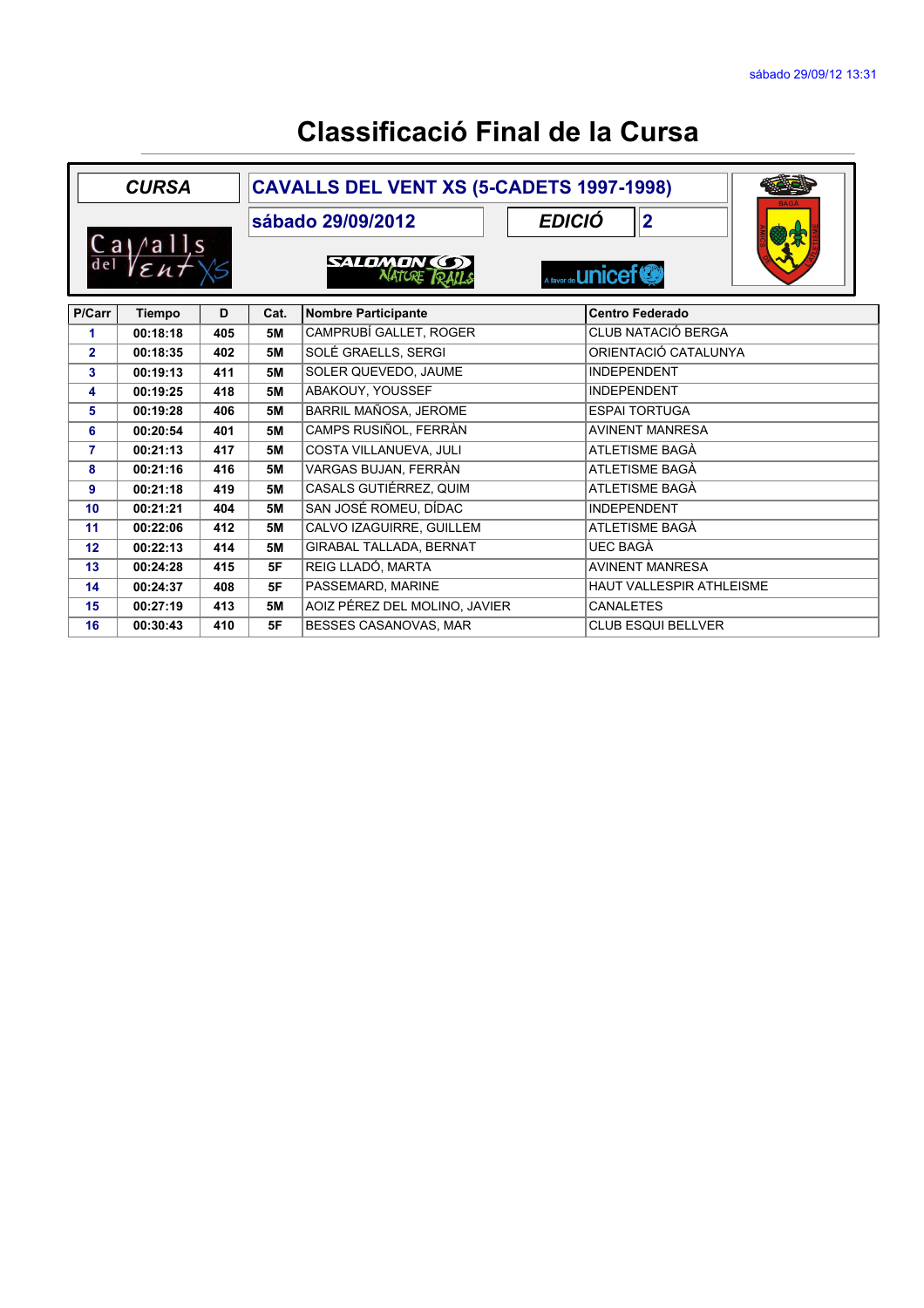| <b>CURSA</b>                              |          |     | <b>CAVALLS DEL VENT XS (6-JUVENIL 1995-1996)</b> |                                  |  |                            |  | <b>BAGA</b> |
|-------------------------------------------|----------|-----|--------------------------------------------------|----------------------------------|--|----------------------------|--|-------------|
|                                           |          |     | sábado 29/09/2012                                |                                  |  | <b>EDICIÓ</b><br> 2        |  | 發失          |
| $/$ alls<br>Ca <sub>1</sub><br>del<br>Eht |          |     |                                                  | SALDMON (S)<br><b>ALATIOF</b>    |  | A favor de <b>UNiCEF®</b>  |  |             |
| P/Carr                                    | Tiempo   | D   | Cat.                                             | <b>Nombre Participante</b>       |  | <b>Centro Federado</b>     |  |             |
| 1                                         | 00:35:59 | 501 | 6M                                               | DOMÈNECH GUIX, ALEIX             |  | <b>SALOMON JUNIOR TEAM</b> |  |             |
| $\overline{2}$                            | 00:37:54 | 507 | 6M                                               | MARGARIT SOLÉ, JAN               |  | <b>INDEPENDENT</b>         |  |             |
| 3                                         | 00:38:19 | 502 | 6M                                               | ARTIGAS MELERO, CARLES           |  | <b>SALOMON JUNIOR REAM</b> |  |             |
| 4                                         | 00:41:05 | 505 | 6M                                               | ARTIGAS GUTIÉRREZ, PERE          |  | ATLETISME BAGÀ             |  |             |
| 5                                         | 00:41:20 | 511 | 6M                                               | <b>BRAU VILLARÓ, SERGI</b>       |  | C E SOLSONÈS               |  |             |
| 6                                         | 00:46:37 | 510 | 6M                                               | MASCARILL PLADEVEYA, MARC        |  | C.E. TERRASSA              |  |             |
| 7                                         | 00:53:32 | 509 | 6F                                               | ILLA CAMPS, MARIA                |  | <b>COC</b>                 |  |             |
| 8                                         | 00:55:12 | 504 | 6F                                               | MARTÍNEZ CANTÓN, MÍRIAM          |  | SALOMON JUNIOR TEAM        |  |             |
| 9                                         | 01:02:36 | 508 | 6M                                               | CASELLAS MORENO, ARNAU           |  | <b>INDEPENDENT</b>         |  |             |
| 10 <sub>1</sub>                           | 01:04:13 | 512 | 6F                                               | <b>GANUZA ECHEVERRIA, JOSUNE</b> |  | <b>INDEPENDENT</b>         |  |             |